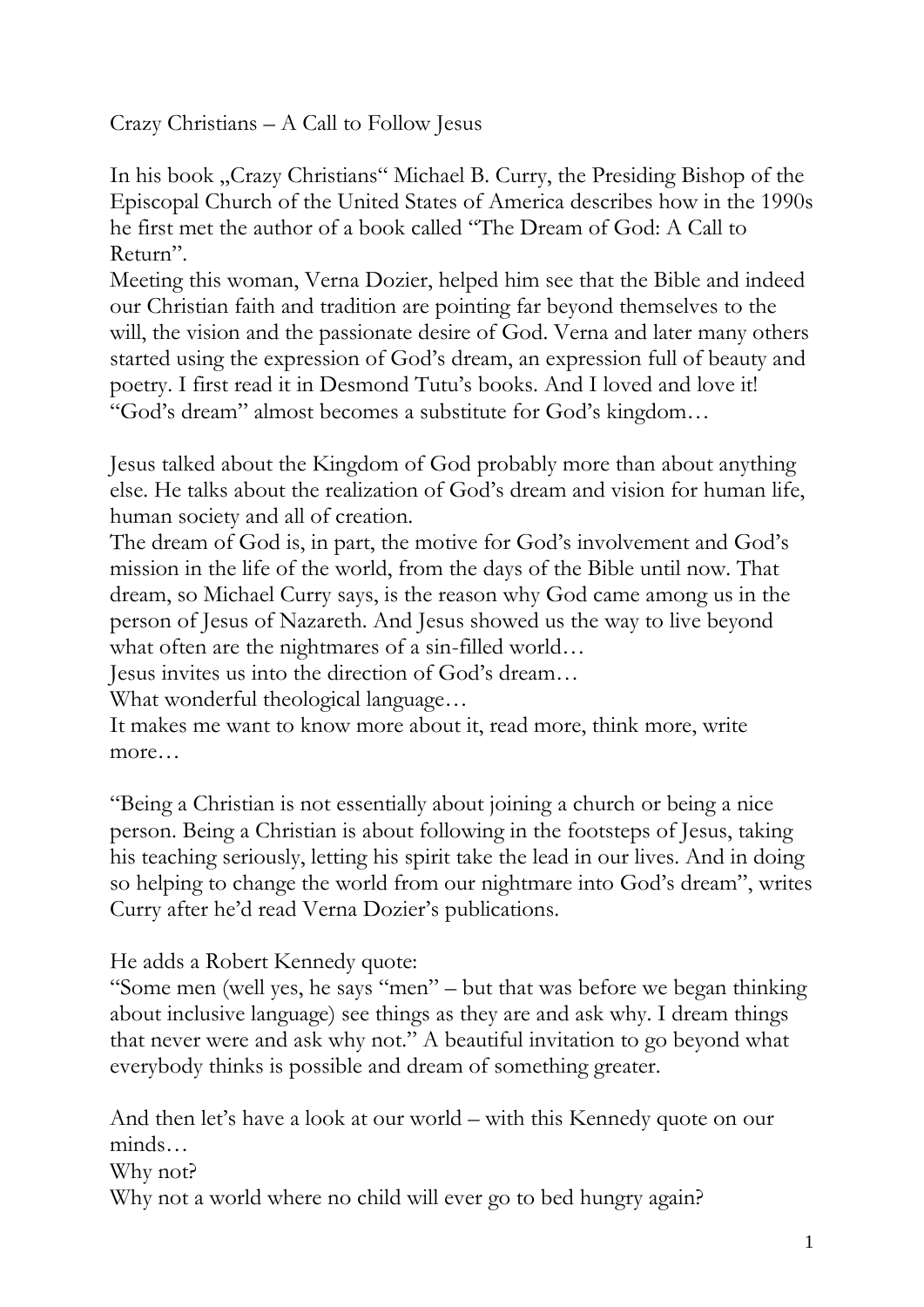Why not a world in which poverty is truly history, a thing of the past? Why not a world in which every person is treated and valued as a child of God?

Why not a world where we lay down our swords and shields and study war no more?

Why not a world reconciled to our God and to each other as children of God and brothers and sisters of one another?

Why not a world that looks less like the mess we have now and more like the dream of God's creating?

Why not?

We, who want to be disciples of Jesus, are people who have made a commitment or are constantly making one: we commit to follow Jesus' teachings, his manner of life, and the loving and liberating power of his spirit. We commit to follow or believe in God's great "Why not?" We commit to help God's dream come true…

"Am I daily becoming a more loving person?" asked St Benedict 500 yrs after Jesus' death, and invited people to live with this question on a daily basis. Maybe today we could add to it: Am I daily helping the small part of the world in which I live to look a bit more like the world God is dreaming of?

Do I dare to become a Crazy Christian? …as Bishop Curry calls those people who try to live a counter-cultural life of real Christian discipleship. Do we understand and share the so much needed message of hope for a new and transformed creation?

If yes, we must be as crazy as the man we follow.

And honestly: in Jesus' days people did think he was crazy.

Just imagine what Jesus was getting as responses when he said:

"If any want to become my followers, let them deny themselves and take up their cross and follow me. For those who want to save their life will lose it, and those who lose their life for my sake, and for the sake of the gospel, will save it". (Mark 8:34-35)

Or let us look at Mark 3: 19-21, when we can read the words "He has gone out of his mind." That is what people said. Or: "He is beside himself." Or: "When Jesus' family heard what he was doing, they thought he was crazy and went to get him under control." Trying to get Jesus "under control" is exactly the problem.

How could one?

Tame Jesus? Manage him? Put him in a box?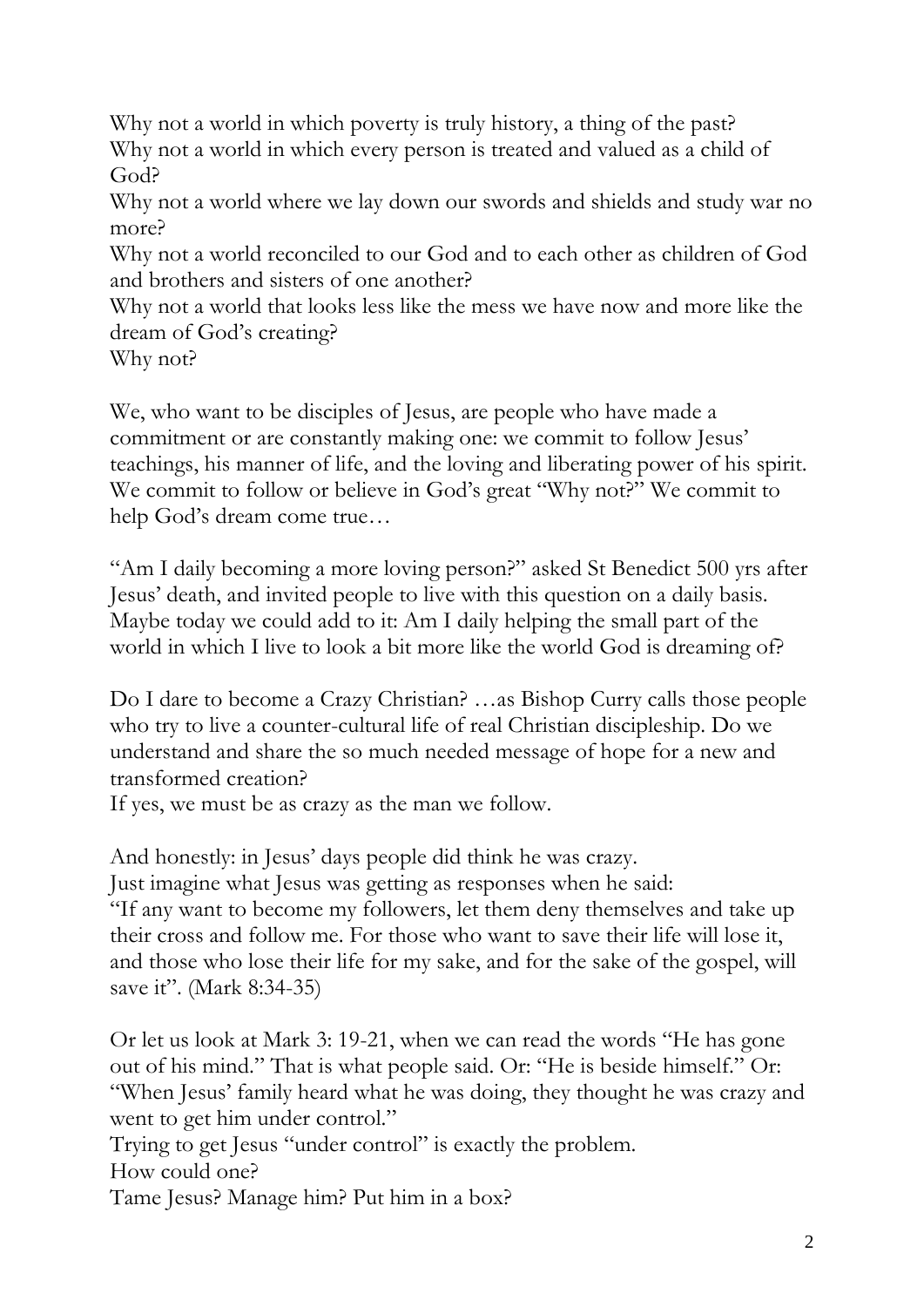## And he? He goes on breaking out of all tombs into which we have put him…

If we can take the word "crazy" as something very positive, something adventurous and passionate, something deeply loving and always surprising, it is worth calling Jesus crazy. Jesus beyond all measures, Jesus wider and higher than we can think, Jesus asking us to come out of our small lives and to live up to something greater… Jesus challenging us and filling our lives with more love, more peace, more grace than we could have ever imagined… Would we then want to be his followers and be called "Crazy Christians"?

Let's go back to that line, "When Jesus' family heard what he was doing, they thought he was crazy and went to get him under control."

I don't want to be too quick to judge Jesus' mother and the whole family. They had good reasons to be concerned.

There is this family member who says things like "Do not repay evil for evil or abuse for abuse; but on the contrary, repay with a blessing" (1 Peter 3:9). That's crazy!

In Matthew's gospel, Jesus says: "The greatest among you will be your servant" (Mt 23:11). That's crazy!

What the world calls wretched, Jesus calls blessed.

Blessed are the poor and the poor in spirit.

Blessed are the merciful.

Blessed are the compassionate.

Blessed are those who hunger and thirst that God's righteous justice may prevail.

Blessed are those who work for peace.

Blessed are you when you are persecuted just for trying to love and do what is good (Mt 5:3-11).

Jesus said all that in the Sermon on the Mount, - to crowds of people. That was crazy.

Jesus said: "Love your enemies and pray for those who persecute you" (Mt 5:44).

Jesus was crazy.

He prayed while he was killed "Father, forgive them; they do not know what they are doing." (Luke 23:34). Now **that** is crazy…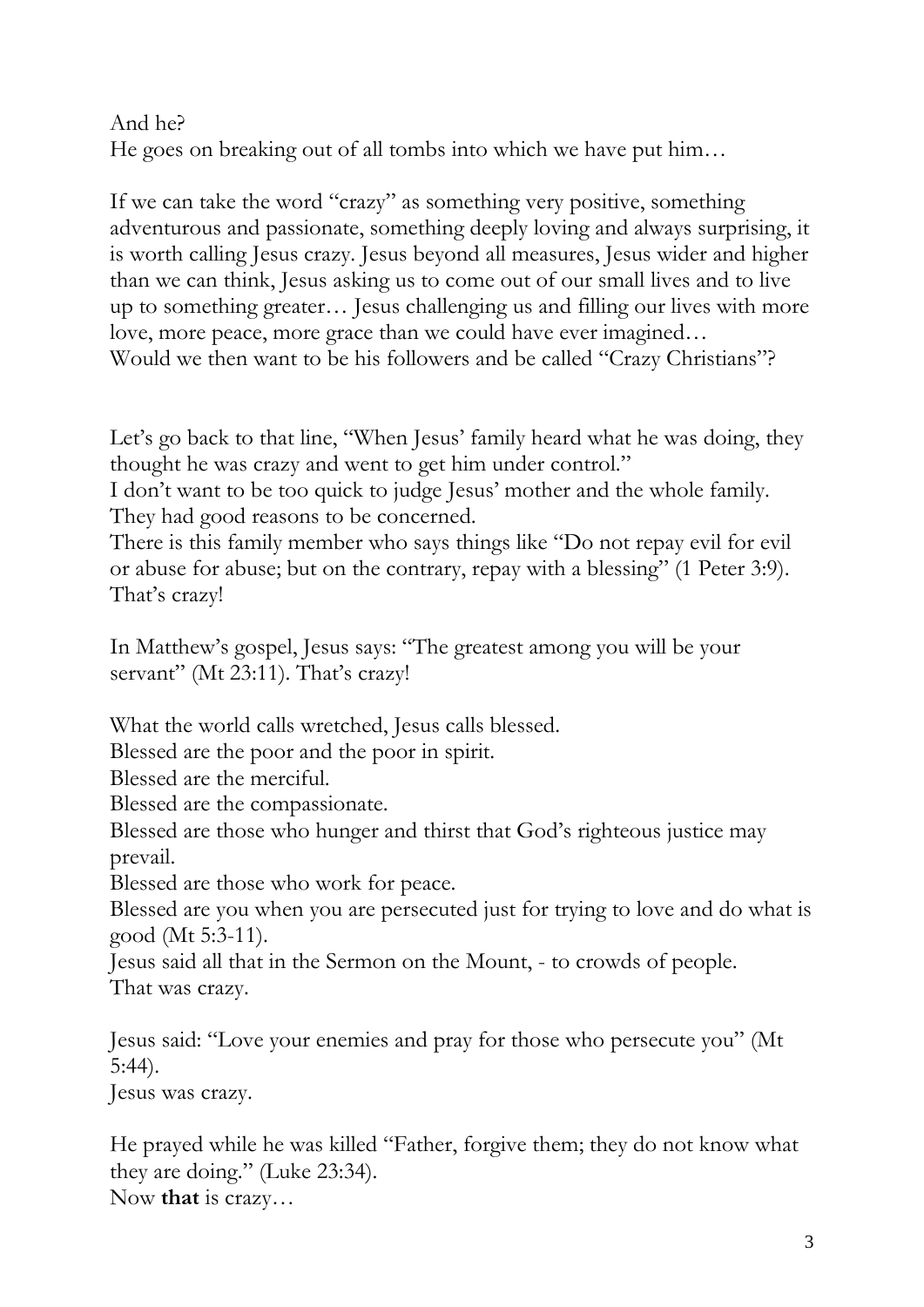It is this kind of craziness Bishop Curry is talking and writing about. And he clearly states that what the church needs, what the world needs, are some Christians who are as crazy as the Lord.

Crazy enough to love like Jesus.

Crazy enough to give like Jesus.

…to forgive like Jesus,

to do justice, love mercy and walk humbly with God – like Jesus.

Crazy enough to dare to change the world from the mess it often is into something closer to the dream that God dreams for the world… the dream God dreams for us… for us, who would follow Jesus, who would be his disciples, who would live as the people of the "Way" – Jesus' way... "It might," writes Bishop Curry "come as a shock, but those of us called to that life are called to craziness, too.

And then he encourages us to find New Testament people as examples of such craziness. And who came to my mind first, is Mary. Mary Magdalene. (Luke 8:1-3)

Let us take Mary as a significant example of what it means to follow Jesus, to be his disciple, to be a person of the Jesus movement.

Mary followed Jesus because she was crazy – before she first met him, and afterwards too.

Mary was a woman with problems.

She was a woman alone in a world of men.

She made her own living and stood her own ground.

She had money, but she was lonely.

She was isolated from others, because of some kind of illness.

She may have been in pain, suffering from grief and loss.

She may have been fearful and shy…

These may have been the demons she supposedly had…

Mary certainly had problems. And Jesus healed her.

Mary was not mad.

She just led a very different life in a world dominated by men.

She shows up when she's not supposed to.

She speaks up when others shut up.

She stands up when everybody else sits down.

People thought she was crazy.

And in a way she was… she was unusual and counter-cultural enough to follow Jesus.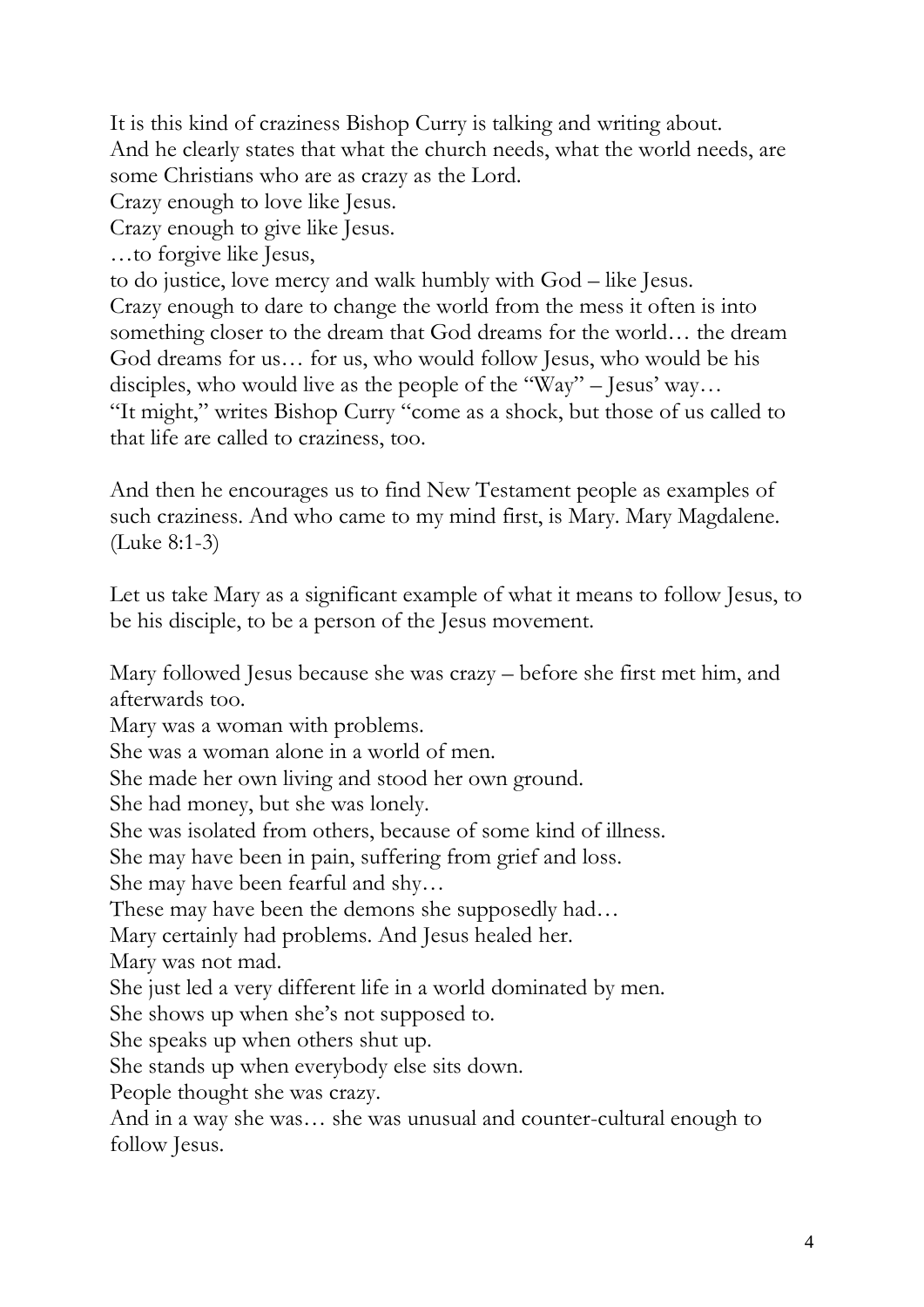Just remember Jesus' crucifixion. Crucifixion was the punishment by the Empire for crimes against the state. It was public torture. It was an intentionally brutal means of capital punishment, an execution meant to send a message that revolution and revolutionaries would not be tolerated. If you were a supporter or follower of the person being crucified, it was dangerous to stand too close by during the execution. The rational and sensible thing to do was to go into hiding or even exile. It was utterly and thoroughly dangerous for Mary to be present at Jesus' crucifixion, so very near his cross. he risked her life. She was there, when they crucified her Lord…

That's crazy…

But that's not all.

On that Easter morning, who gets up and goes to the tomb of Jesus? Mary and some sisters.

And it didn't make sense.

It was dangerous to be so closely associated with a person just executed by the Empire.

Going to Jesus' tomb made absolutely no sense. It's just plain crazy.

The gospels say there was a large stone rolled in front of the tomb. Presumably Mary knew about it. She had no plan and no way to move that stone. But she went to the grave anyway.

That's crazy.

And that craziness led her to being the first witness to the fact that the love of God is greater than any hatred humans can inflict.

Mary was crazy like Christ; she was Christ's witness to the world.

She shows us the way. She shows us what we need:

some crazy Christians.

People who stand up, march, speak against the status quo and make a difference for the kingdom of God.

People who are crazy enough to think they can change the world.

People who carry the gospel, the stories of Jesus, the way of Jesus into the nightmare of a world of conflict and greed.

People who are crazy enough to believe that God is real and that Jesus lives. People who are crazy enough to believe that the love of God is greater than all the powers of evil and death.

…crazy enough to hold onto justice, to believe that children don't have to go to bed hungry; that the world doesn't have to be the way it often seems to be;